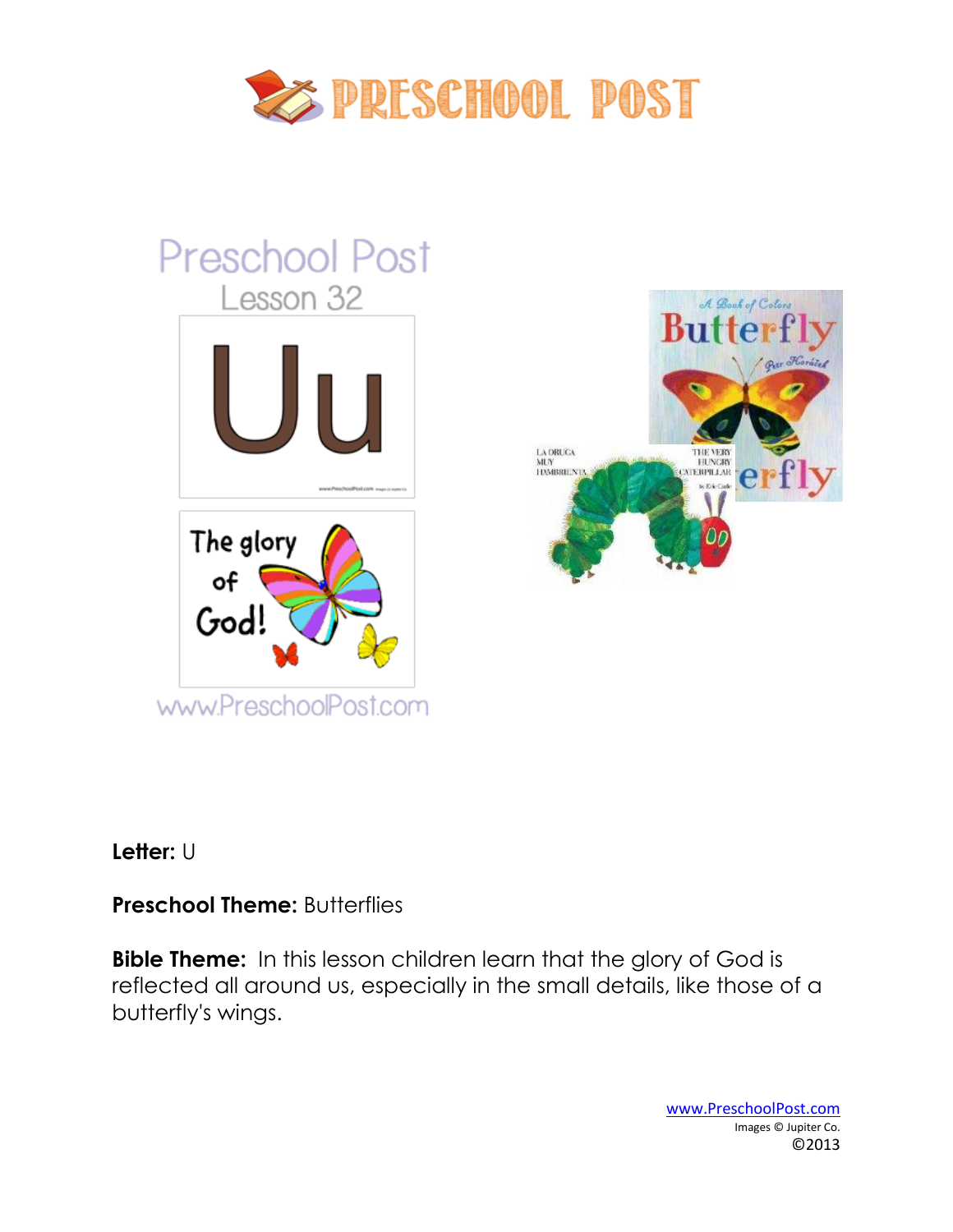

## **Morning Circle:**

Show the *letter* "U" to the children. Say the "U" sounds together. Repeat with the children the following "U" words: umbrella, underwear, uncle, unicycle, and uniform. [Provide a picture](http://www.preschoolpost.com/MayButterflies.html) and explain those words which are unfamiliar. Explain that there are some "U" words that describe where an object is. Say the word "under." Ask the children if they have ever looked *under* a rock and found bugs. Say the word "up." Ask them if they've ever looked *up* into the sky and seen dragonflies buzzing or butterflies fluttering. Take a moment to talk with the children about their favorite bugs. Show the children a [photo of the Ulysses Blue butterfly](http://www.preschoolpost.com/MayButterflies.html) (native to Australia.) Explain that this beautiful creature begins with the letter "U."

**Read:** [The Very Hungry Caterpillar,](http://www.amazon.com/gp/product/0399250395/ref=as_li_ss_tl?ie=UTF8&tag=christpreschp-20&linkCode=as2&camp=1789&creative=390957&creativeASIN=0399250395) by Eric Carle.

Take some time to review the process of a caterpillar becoming a butterfly.

#### **Music & Movement:**

Butterfly song: (Tune: "I'm a Little Teapot")

Once I was a caterpillar

crawling on the ground.

Then I spun a chrysalis,

and wrapped it all around.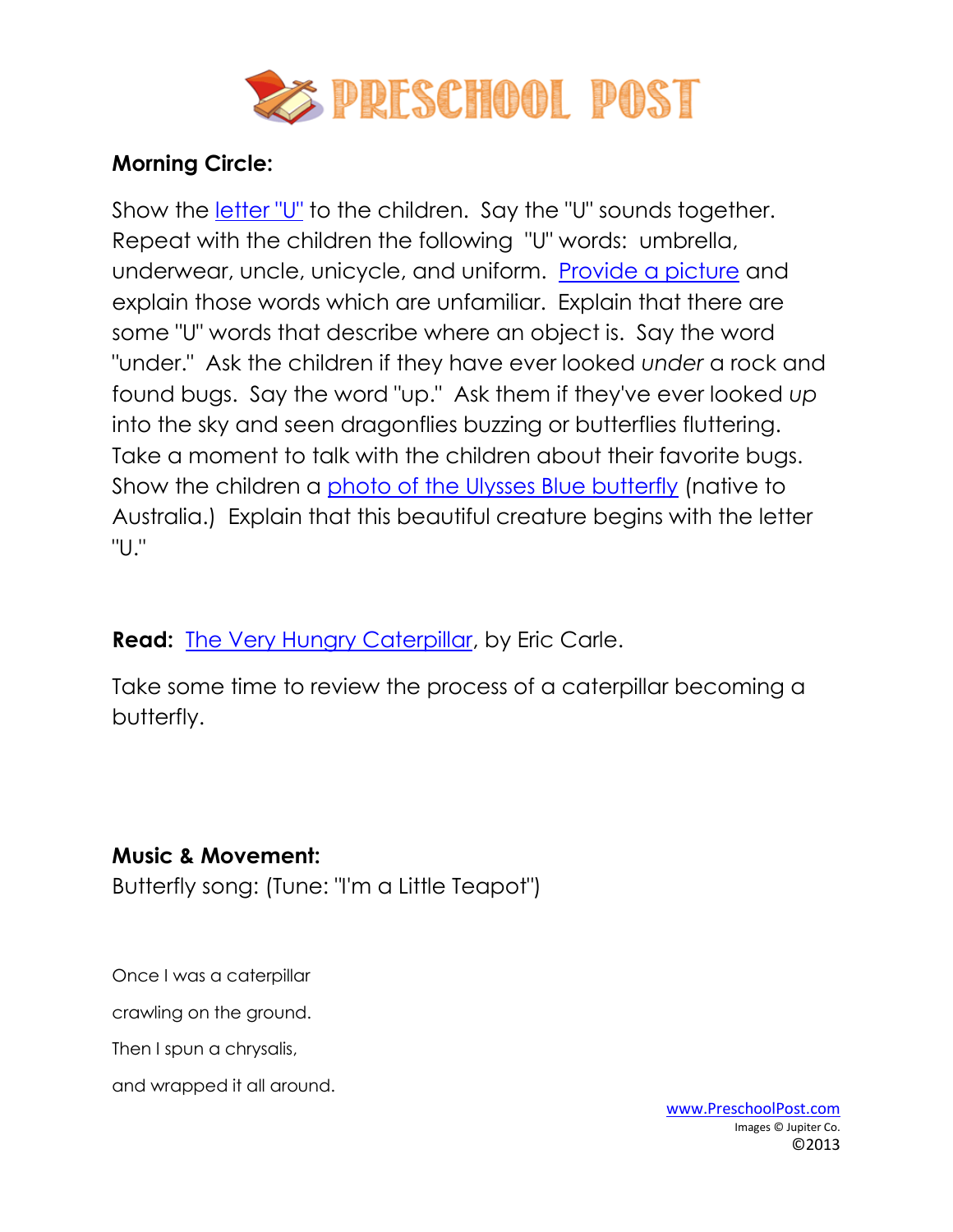

Then one day the sun shone, and warmed me all inside, Slowly slowly I emerged, I could no longer hide. I soaked in the sunshine for a long long while, Then I tried my brand new wings, And it made me smile! Now I'm a little butterfly, colorful and bright, You might see me if you look outside when it's light.

**Snack:** Make pretzel butterflies. You'll need small traditional pretzels, large marshmallows or gum drops, and licorice strings. To make this fun snack, take a large gum drop or marshmallow and cut a small slit in the right and left sides (two slits.) Poke two holes in the top of the candy or marshmallow. Now take two pretzels and insert one into the left of the "body" and the other into the right. Use two small portions of stringy licorice and insert them into the "head." What a beautiful edible butterfly!

#### **Centers:**

1. Nature table. If you're able to find one, bring in a twig with an attached chrysalis to give the children an up-close look at this stage of butterfly development. If you cannot find an actual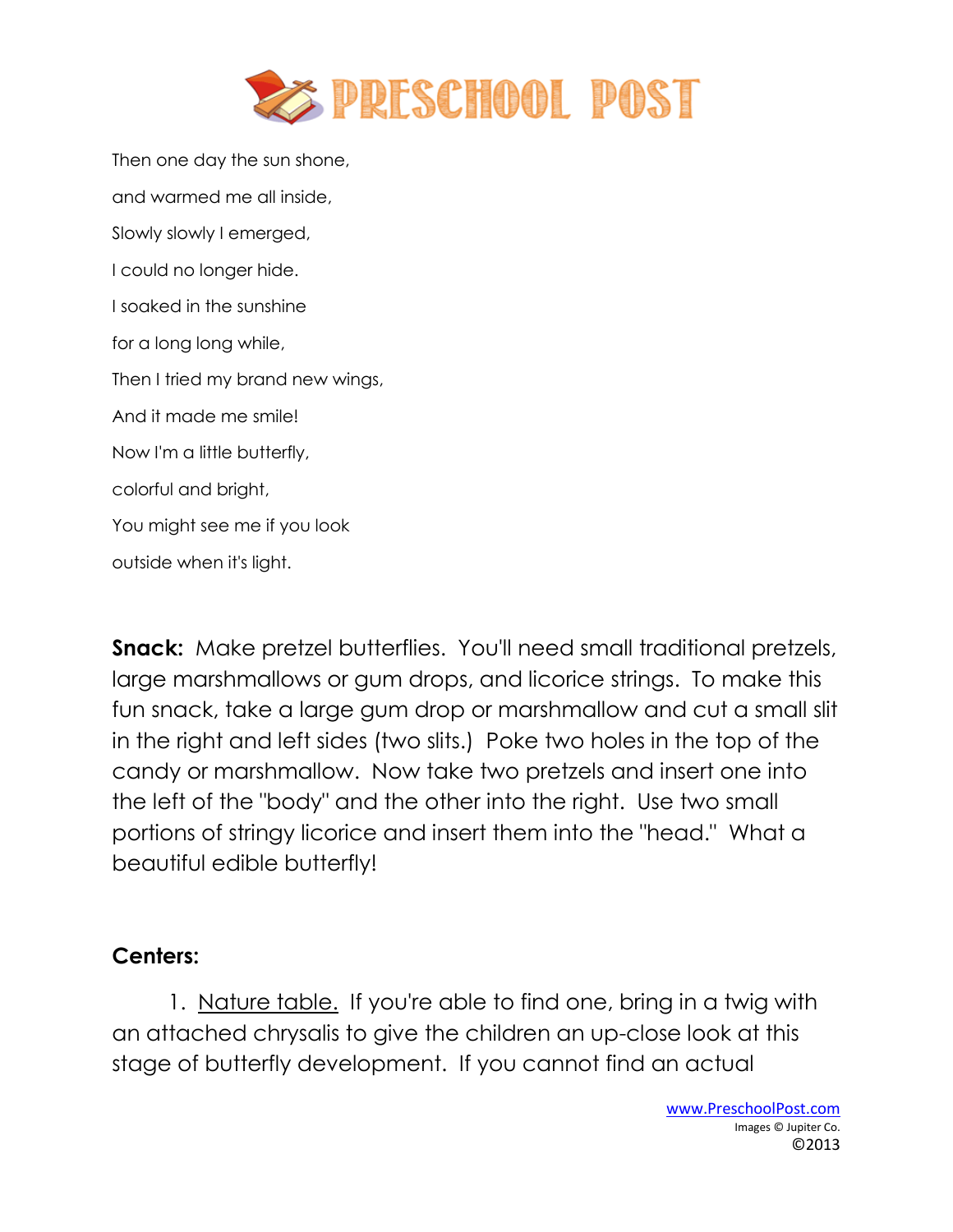

chrysalis, bring in lots of glossy books on the subject and set up a diorama of the development of a butterfly.

2. Playdough or clay. Let the children try to form caterpillars, then place them in a chrysalis, then make butterflies with cookiecutter shapes.

3. Butterfly counting. Use [butterfly counters,](http://www.preschoolpost.com/MayButterflies.html) butterfly-shaped buttons, butterfly stamps, butterfly beads, and anything else you have with a butterfly pattern for counting and sorting. (Or if you really want to have fun, and if it's butterfly season, go outside and count REAL butterflies!)

# **Art Activity:**

Make beautiful butterflies with coffee-filters! (Note: This can be done with the cone-type filters if you do not have access to the round white type (as in Australia.) However, it takes a little



imagination!) Give each child a coffee filter and an old-fashioned wooden laundry peg. Show the children how to scrunch up the center of the filter and clip the peg down the middle to form a body and two wings. Assist them if necessary. Provide red, green, yellow, and blue food coloring and medicine droppers. (The food coloring can be diluted a little if you like.) Help each child make random drops of color on the butterfly wings, and watch as the colors bleed together. When the butterfly wings are finished, fasten a pipe cleaner onto the "head" for antennae and draw or glue on eyes. Lovely! (Beware...this activity will stain fingers and clothing!)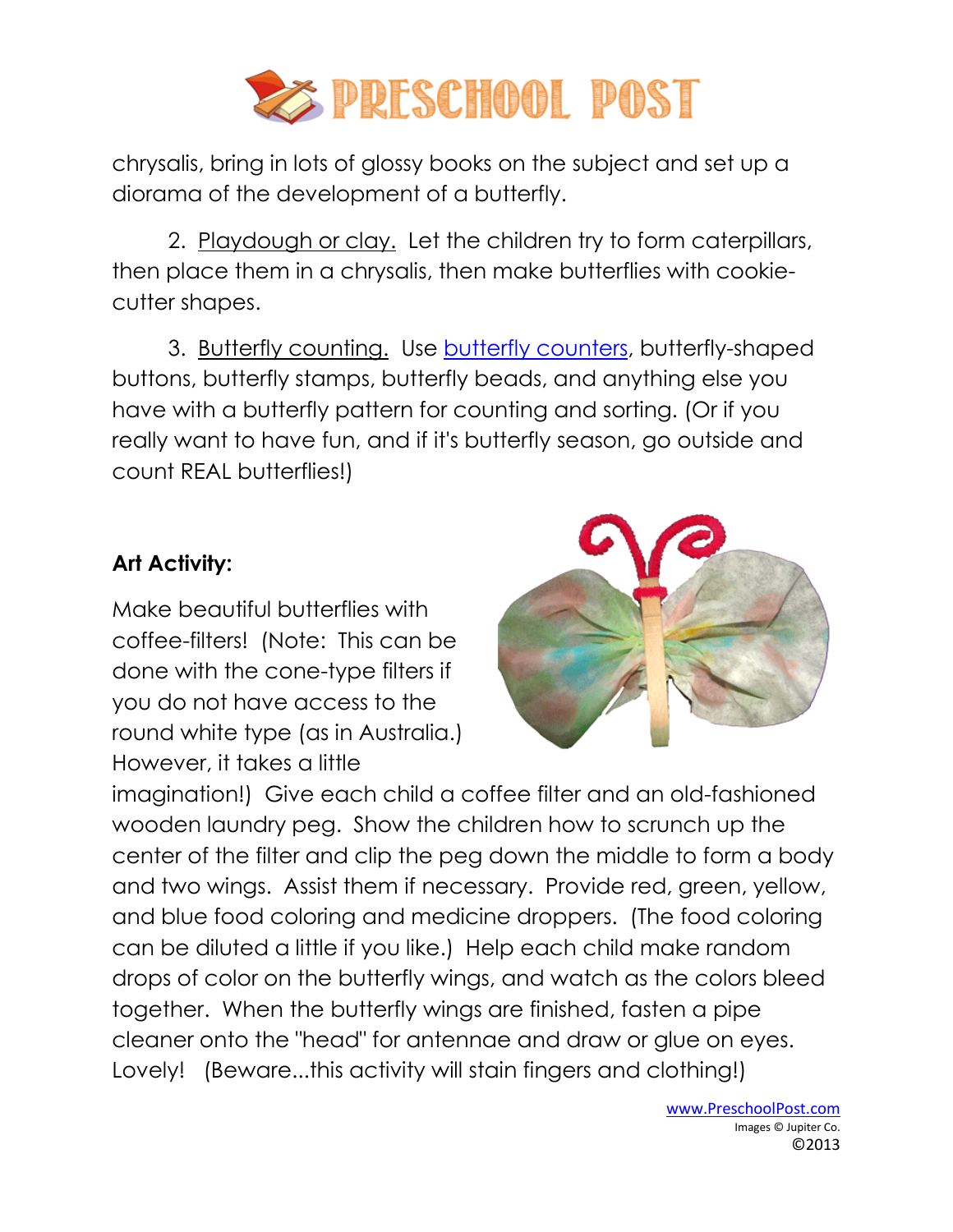

#### **Bible Storytime:**

Explain that God made everything in our universe. Ask the children whether they think God likes beautiful things. Tell the children that God even made some of the most colorful creatures in the deepest part of the ocean, where few people ever even get to see them. Ask them why they think that God would do that. (Because He simply enjoys lovely things.) I think God is quite an artist!

**Read:** [Butterfly Butterfly: A Book of Colors,](http://www.amazon.com/gp/product/0763633437/ref=as_li_ss_tl?ie=UTF8&tag=christpreschp-20&linkCode=as2&camp=1789&creative=390957&creativeASIN=0763633437) by Petr Horacek. The children will love the lively colors and the surprise at the end.

# **Bible Verse Bracelets:**

"Let everything that breathes praise the Lord." [Psalm 150:6](http://www.preschoolpost.com/MayButterflies.html)

Explain that everything in creation was made to tell how wonderful God is. The sound of the wind through the trees, the soft feel of a cat's fur, and the colors of a butterfly all bring praise to God. All of His creation tells of God's glory!

**Song:** "Let Everything that Has Breath Praise the Lord."

**Alternate Bible Connection:** If you rather, you might choose to take the wonderful example of a caterpillar becoming a butterfly to demonstrate how Jesus' death and resurrection enable us to become transformed. There are many wonderful parallels between a lowly caterpillar becoming a beautiful butterfly and our change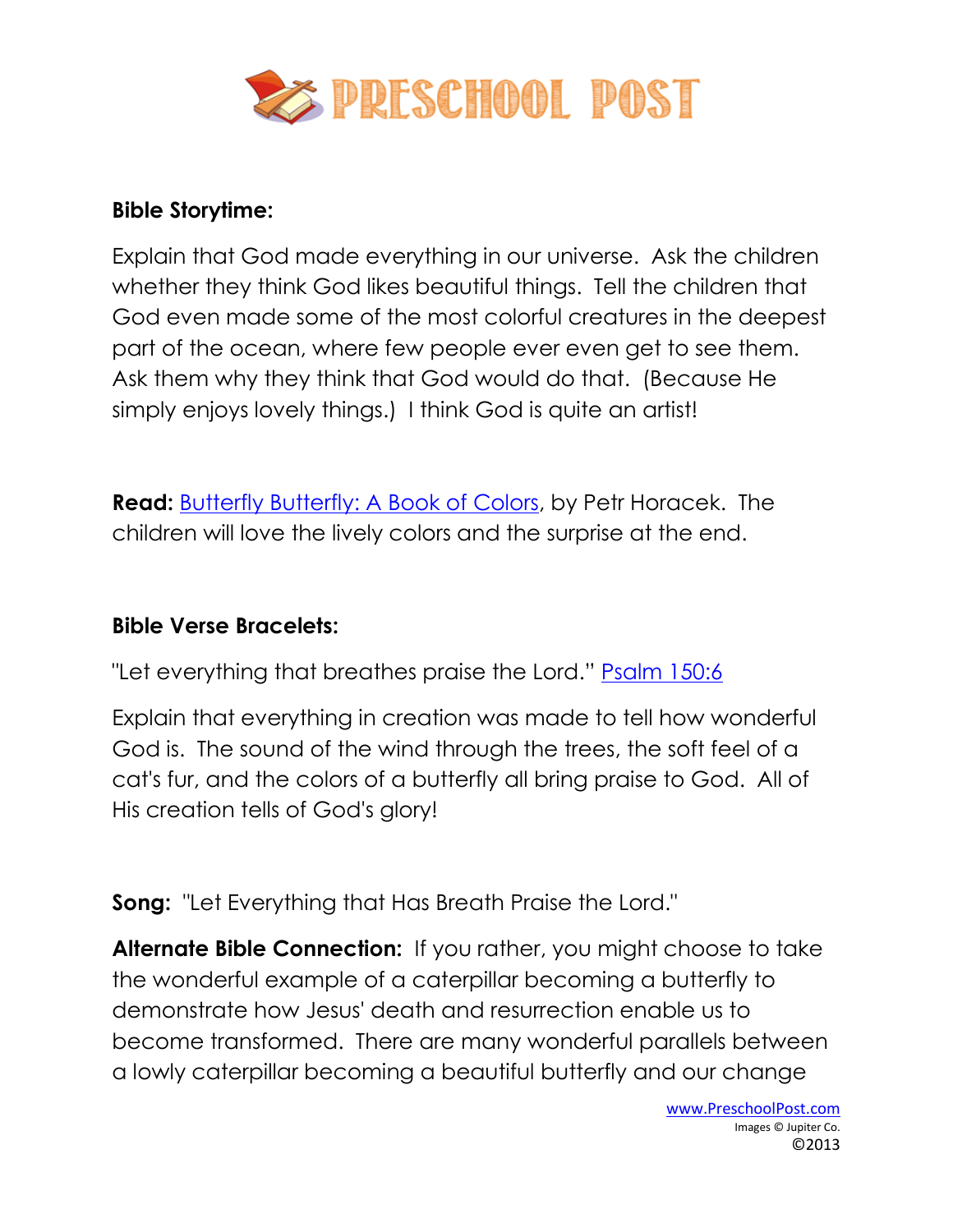

from a sinful nature to sanctification in Christ. Additionally, the analogy of the caterpillar "dying" inside the chrysalis and being "resurrected" as a glorious new creature can help children understand Christ's triumph on the cross. There are many angles you can use with this theme. Tailor them to suit your current topic or time of year. [Print our Optional Visuals Cards Here.](http://www.preschoolpost.com/MayButterflies.html)

# **Additional Activity:**

Take the children to a butterfly garden or butterfly exhibit. If you do not have access to either of these where you live, help the children plant butterfly-attracting flowers and create their own butterfly garden

# **Optional Resources:**

[Handwriting Sheet U is for Ulysses Blue](http://www.preschoolpost.com/MayButterflies.html)

[Handwriting Sheet U is for Universe](http://www.preschoolpost.com/MayButterflies.html)

[Bible Handwriting Sheet U is for Unselfish](http://www.preschoolpost.com/MayButterflies.html)

[Caterpillar to Butterfly Printables](http://www.preschoolpost.com/MayButterflies.html)

# **Helpful Links:**

**[Butterfly Garden Kit](http://www.amazon.com/gp/product/B00000ISC5?ie=UTF8&tag=llbugs-20&linkCode=as2&camp=1789&creative=9325&creativeASIN=B00000ISC5) (We do these every year!)** 

[Butterfly Life Cycle Printables on Preschool Mom](http://www.preschoolmom.com/Themes/Bugs.html)

Butterfly [Life Cycle Stamps on The Crafty Classroom](http://www.thecraftyclassroom.com/CraftInsectStampers.html)